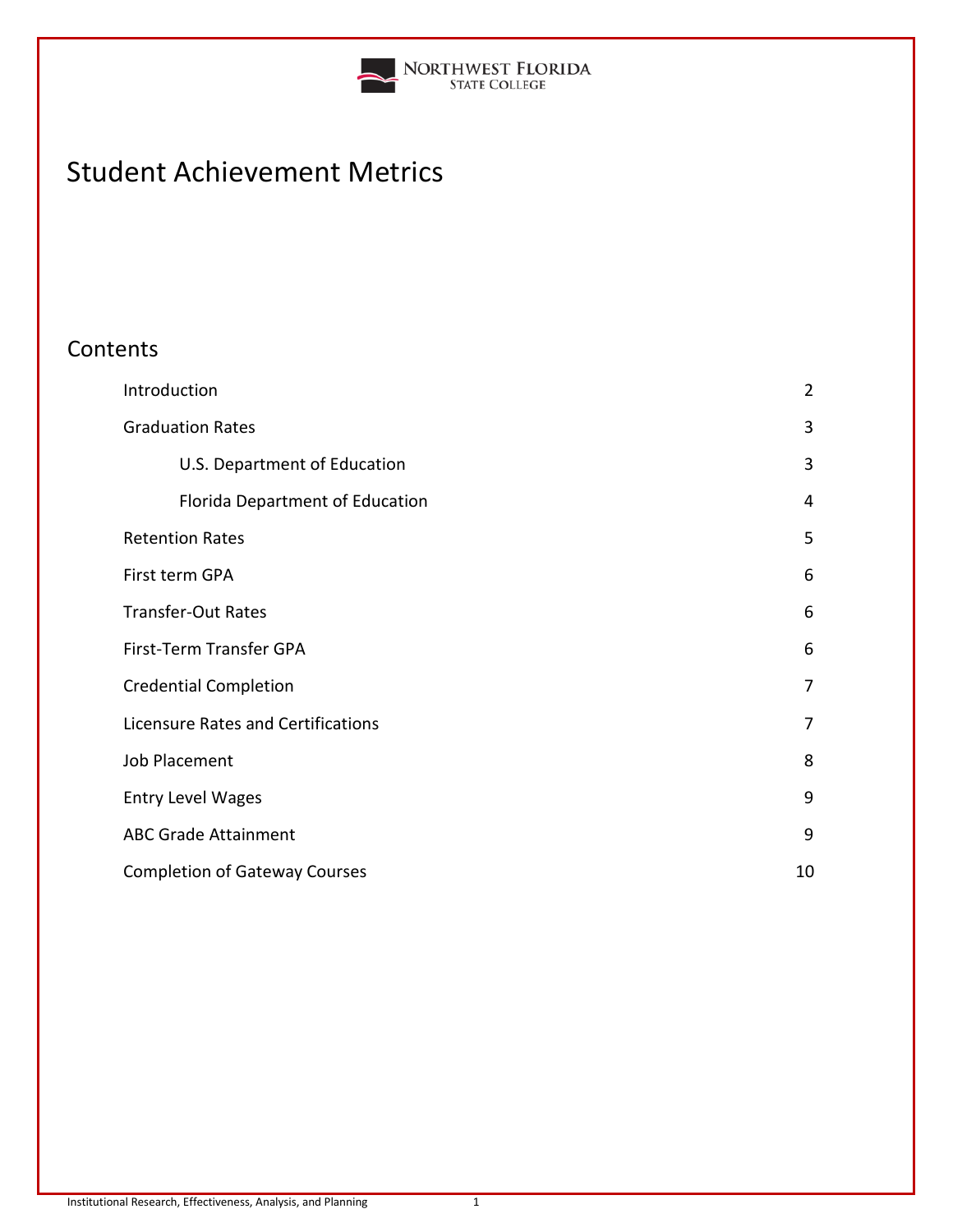# Introduction

In accordance with *The Principles of Accreditation: Foundations for Quality Enhancement* (2018) as established by the Southern Association of Colleges and Schools Commission on Colleges, Northwest Florida State College (NWFSC) identifies, evaluates and publishes multiple measures of student achievement to document student success (Standard 8.1).

Student success is the primary focus at Northwest Florida State College. The mission of the College focuses on improving lives through outstanding educational programs that are relevant, accessible, and engaging. Therefore, NWFSC follows a very formal process that is mature and sustainable to identify student achievement measures concentrated directly on quality instruction and equitable outcomes for all students. A major focus is on under-served students. The process ensured that the College rely on multiple sources of evidence to evaluate student achievement.

The College determines appropriate measurable goals and outcomes in various ways. In its effort to identify appropriate metrics, NWFSC considers metrics espoused by external agencies and organizations, such as the Institute for Education Sciences (IES), the Florida Department of Education (FLDOE), the Aspen Institute, Achieving the Dream (ATD), and the American Association of Community Colleges (AACC). Specific metrics and data sources have been selected to allow for comparison between student performance at NWFSC and student performance at peer institutions and center around monitoring student progression toward meeting their educational goals.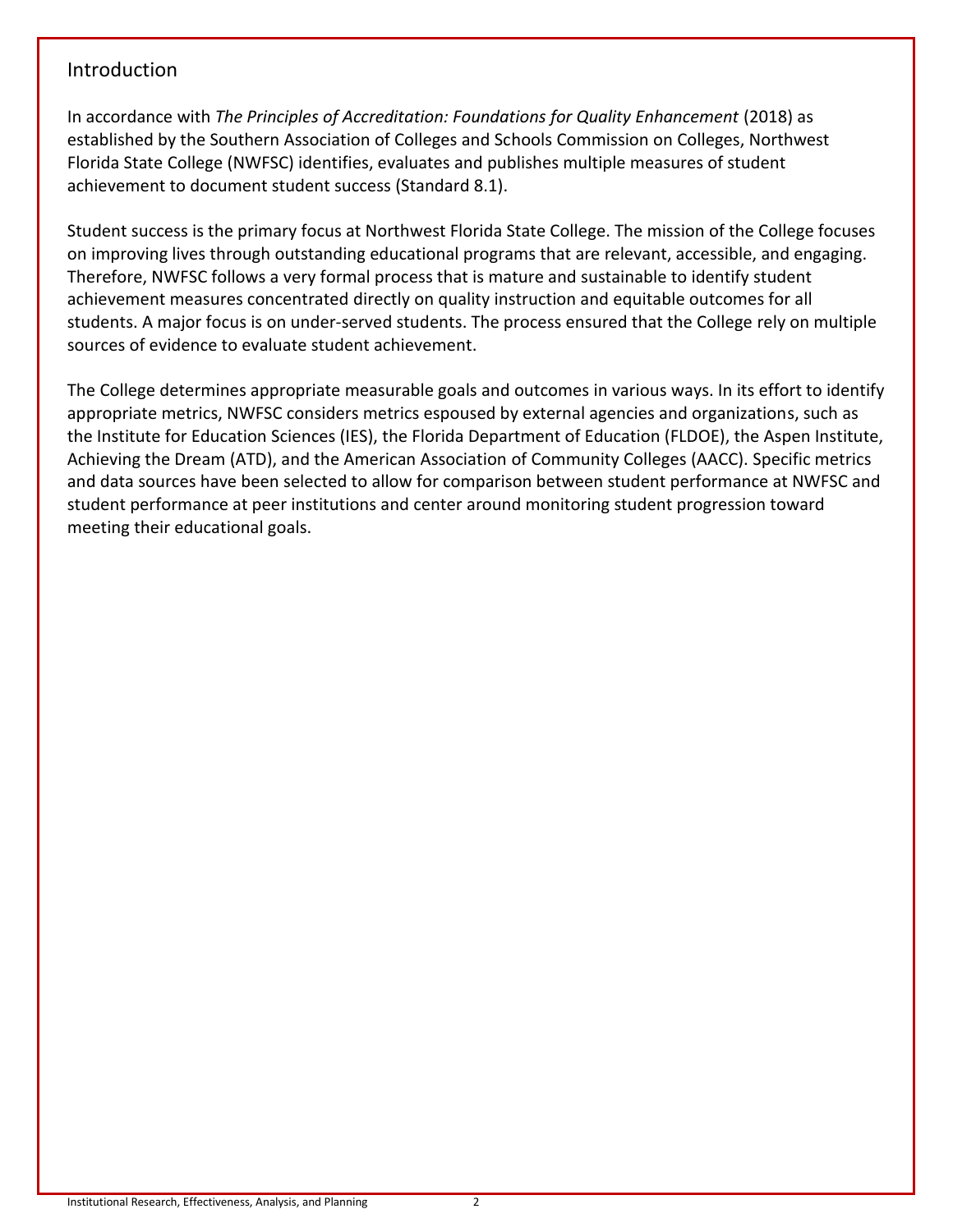# Graduation Rates

The College utilizes data from the IES to assess its graduation rates as it relates to regional peers. In 2017, the College selected 11 regional institutions as peers from Alabama (n=1), Florida (n= 6), Kentucky (n= 1), Mississippi (n=1), and Texas (n=2), and submitted these institutions to IPEDS as its official custom comparison group for the annual IPEDS Data Feedback Report. Each fall, the College receives an electronic copy of the published report, and this is posted to its internal SharePoint page and its public-facing webpage. Additionally, the Community College & Technical Center Management Information Systems (CCTCMIS) provides graduation rates and data that allows comparisons with other Florida College System (FCS) institutions.

Graduation rates, as calculated by the U.S. Department of Education and the Florida Department of Education, are based on an incoming cohort of students who start full-time in a fall term and who graduate within a specified period of time.

*Target: Meet or exceed the average graduation rate of peers Target: Reduce or eliminate gaps in graduation rates*

# *U.S. Department of Education*

# **Table 1: NWFSC - Federal 150% Graduation Rate, Total Cohort and Disaggregated by Sex and Pell Recipient Status**

| Year                    | <b>Overall</b> |              | <b>Female</b> |              | <b>Male</b>  |              | <b>Pell Recipients</b> |              |
|-------------------------|----------------|--------------|---------------|--------------|--------------|--------------|------------------------|--------------|
|                         | <b>NWFSC</b>   | <b>Peers</b> | <b>NWFSC</b>  | <b>Peers</b> | <b>NWFSC</b> | <b>Peers</b> | <b>NWFSC</b>           | <b>Peers</b> |
| 2016 (Fall 2010 Cohort) | 35%            | 35%          | 38%           | 35%          | 32%          | 32%          | 24%                    | 30%          |
| 2017 (Fall 2011 Cohort) | 39%            | 35%          | 41%           | 33%          | 37%          | 32%          | 30%                    | 28%          |
| 2018 (Fall 2012 Cohort) | 35%            | 37%          | 38%           | 38%          | 31%          | 34%          | 29%                    | 31%          |
| 2019 (Fall 2013 Cohort) | 35%            | $\ast$       | 36%           | $\ast$       | 33%          | $\ast$       | 28%                    | $\ast$       |

Notes: The graduation rate reported to the U.S. Department of Education through the IPEDS system utilizes the cohort of first-time entering students who enroll full-time and complete a credit-based certificate or degree within 150% of the normal time allowed for that program. Students who will not graduate in a timely manner due to death or permanent disability or who are in service in the armed forces (including those called to active duty) have been excluded from their respective initial fall cohorts. The 2019 peer data is not yet available. Source: Integrated Postsecondary Education Data System (IPEDS) Graduation Rate [Component.](https://nces.ed.gov/ipeds)

#### **Table 2: NWFSC - Federal 150% Graduation Rate, Disaggregated by Race/Ethnicity**

| Year                    | <b>Black, Non-Hispanic</b> |              | <b>Hispanic</b> |              | <b>White</b> |              |
|-------------------------|----------------------------|--------------|-----------------|--------------|--------------|--------------|
|                         | <b>NWFSC</b>               | <b>Peers</b> | <b>NWFSC</b>    | <b>Peers</b> | <b>NWFSC</b> | <b>Peers</b> |
| 2016 (Fall 2010 Cohort) | 18%                        | 25%          | 24%             | 37%          | 38%          | 41%          |
| 2017 (Fall 2011 Cohort) | 23%                        | 16%          | 31%             | 36%          | 40%          | 37%          |
| 2018 (Fall 2012 Cohort) | 28%                        | 23%          | 31%             | 37%          | 36%          | 39%          |
| 2019 (Fall 2013 Cohort) | 28%                        | $\ast$       | 28%             | *            | 37%          | $\ast$       |

Notes: The graduation rate reported to the U.S. Department of Education through the IPEDS system utilizes the cohort of first-time entering students who enroll full-time and complete a credit-based certificate or degree within 150% of the normal time allowed for that program. Not included here are data concerning students identifying as Asian, American Indian or Alaskan Native, Hawaiian or Other Pacific Islander, two or more races, and unknown. The 2019 peer data is not yet available. Source: **Integrated Postsecondary Education Data System (IPEDS) Graduation Rate Component.**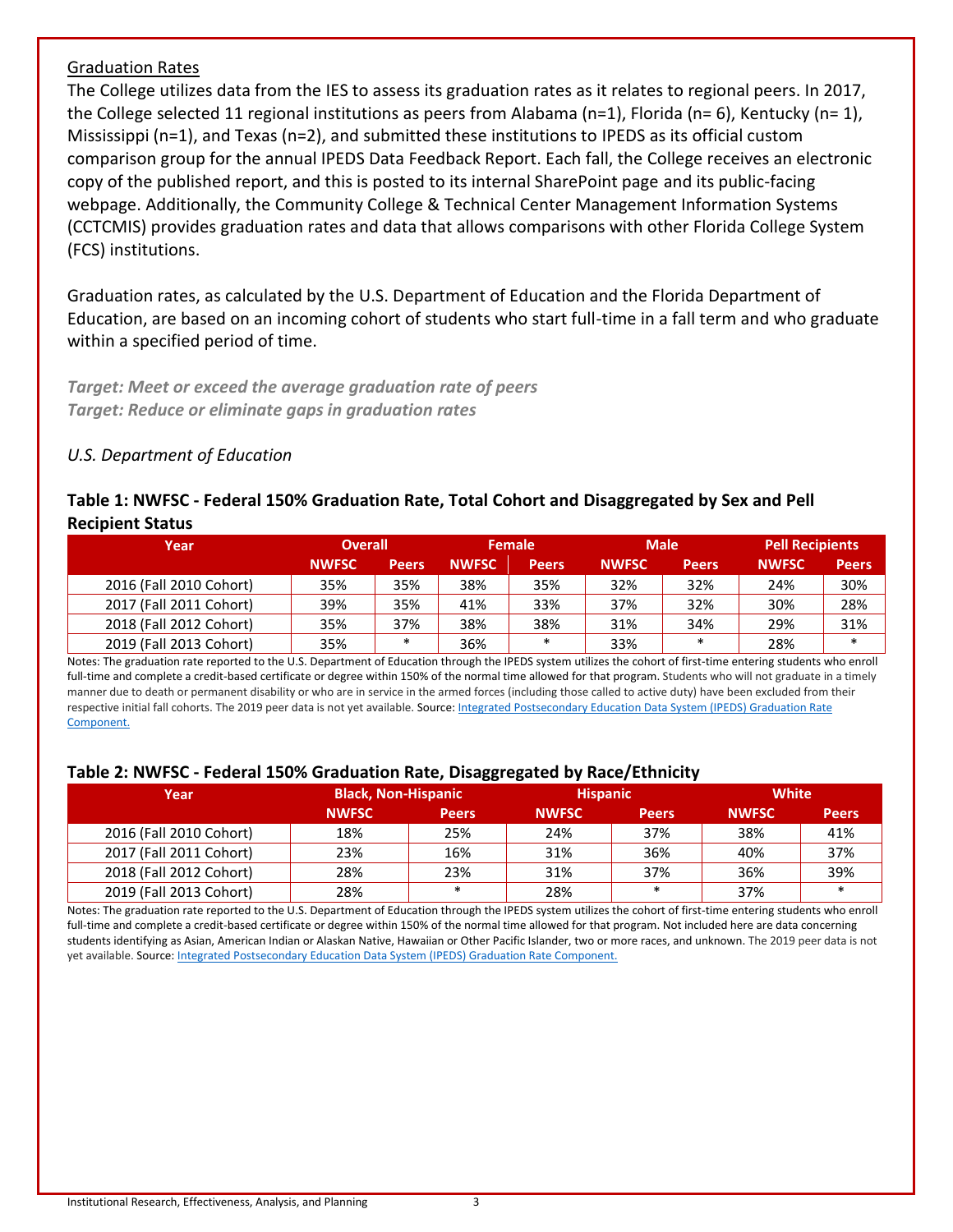

Notes: The graduation rate reported to the U.S. Department of Education through the IPEDS system utilizes the cohort of first-time entering students who enroll full-time and complete a credit-based certificate or degree within 150% of the normal time allowed for that program. Peer institutions were selected by NWFSC based on institutional similarity. Source[: Integrated Postsecondary Education Data System \(IPEDS\) Graduation Rate Component.](https://nces.ed.gov/ipeds)

# *Florida Department of Education*

The Florida College System (FCS) calculates and publishes four-year (200%) graduation, retention and success rates by institution to allow for comparison. In determining the retention rate, the numerator consists of all students from the cohort who have graduated plus those who are still enrolled, including both those students in good standing and those who are not. For the success rate, which reflects those students who have been identified as being successful after four years, the numerator consists of those students who have graduated plus those still enrolled at NWFSC who remain in good standing plus those who left the institution in good standing.

| Year                    | <b>Graduation</b> | <b>Retention</b> | <b>Success</b> |  |  |  |
|-------------------------|-------------------|------------------|----------------|--|--|--|
| 2016 (Fall 2012 Cohort) | 35%               | 57%              | 76%            |  |  |  |
| 2017 (Fall 2013 Cohort) | 38%               | 56%              | 79%            |  |  |  |
| 2018 (Fall 2014 Cohort) | 33%               | 48%              | 77%            |  |  |  |
| 2019 (Fall 2015 Cohort) | 43%               | 55%              | 80%            |  |  |  |

#### **Table 3: NWFSC - State 200% Graduation, Retention and Success Rates**

Notes: The graduation, retention and success metrics published annually by the Florida Department of Education as a part of the Accountability Measures for the Florida College System schools begins with a fall term cohort of First-Time-In-College students who are enrolled full-time. Graduation rate calculates the percentage of students who complete a two year program within 4 years (200% of normal time). The retention rate calculates the percentage of students from the initial fall cohort who have graduated, or are still enrolled. This metric includes all enrolled students regardless of academic standing. The success metric is calculated as the percentage of students from the initial fall cohort who have graduated, are enrolled in good standing, or who have left the institution in good standing. Source: Florida Department of Education, retrieved from [http://edstats.fldoe.org.](http://edstats.fldoe.org/)

# **Table 4: NWFSC - State 200% Graduation Rate, Disaggregated by Race/Ethnicity for 2019 (Fall 2015 Cohort)**

| <b>Metric</b>  | <b>Black, Non-Hispanic</b> | <b>Hispanic</b> | White |
|----------------|----------------------------|-----------------|-------|
| Graduation     | 36%                        | 46%             | 44%   |
| Retention      | 51%                        | 60%             | 54%   |
| <b>Success</b> | 68%                        | 80%             | 79%   |

Notes: The graduation, retention and success metrics published annually by the Florida Department of Education as a part of the Accountability Measures for the Florida College System schools begins with a fall term cohort of First-Time-In-College students who are enrolled full-time. Not included here are data concerning students identifying as Asian, American Indian or Alaskan Native, Hawaiian or Other Pacific Islander, Two or more races, and unknown Source: Florida Department of Education, retrieved fro[m http://edstats.fldoe.org.](http://edstats.fldoe.org/)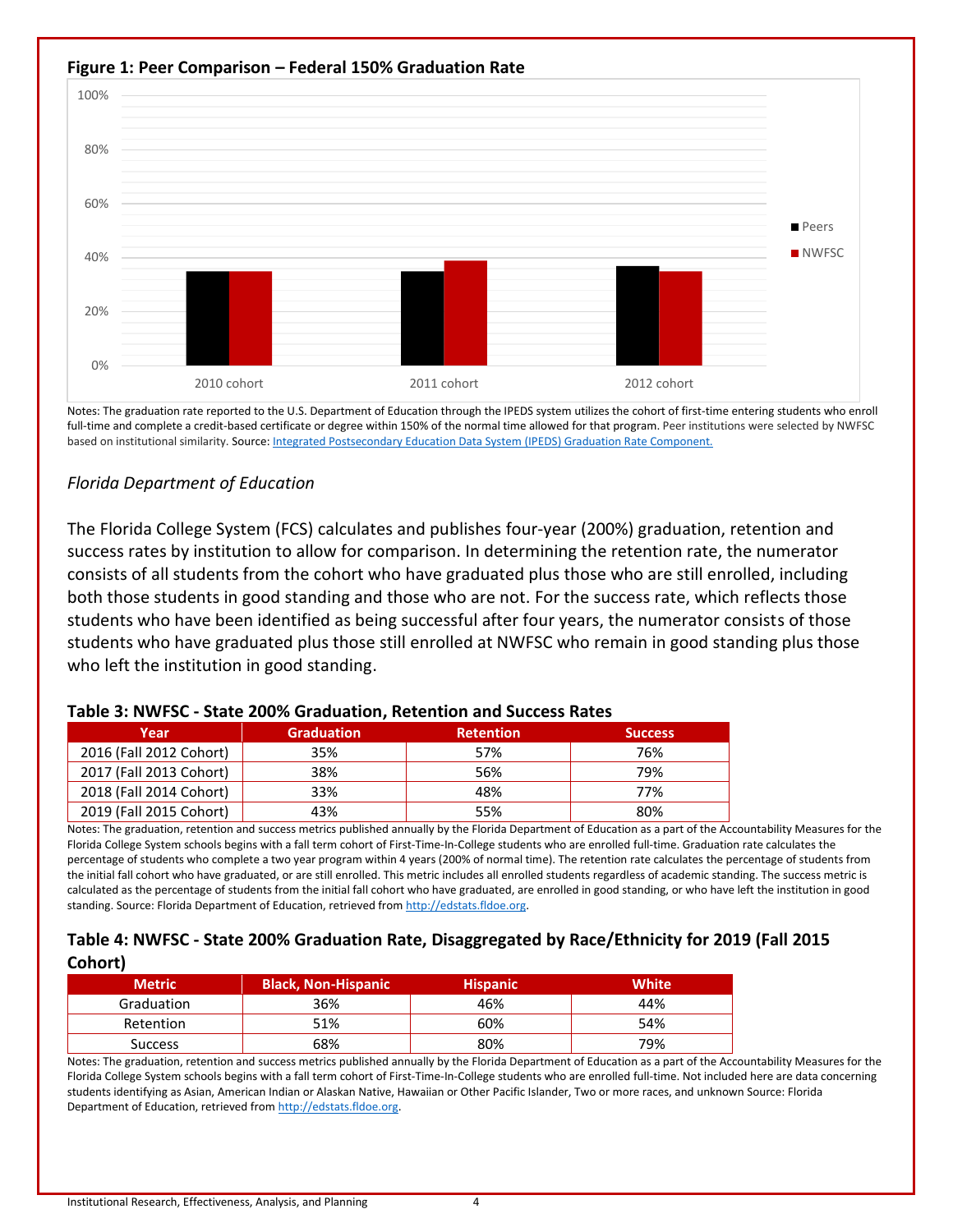

# **Figure 2: Peer Comparison – State 200% Graduation, Retention and Success Rates (Fall 2015 cohort)**

Notes: Metrics include all AA, AS, AAS, PSVC, and ATD students entering in a given fall term. The graduation rate calculates the percentage of students who complete a two year program within 4 years (200% of normal time). The retention rate calculates the percentage of students from the initial fall cohort who have graduated, or are still enrolled. This metric includes all enrolled students regardless of academic standing. The success metric is calculated as the percentage of students from the initial fall cohort who have graduated, are enrolled in good standing, or who have left the institution in good standing. Source: Florida Department of Education, retrieved fro[m http://edstats.fldoe.org.](http://edstats.fldoe.org/)

# Retention Rates

Each fall term, NWFSC enrolls around 800 First-Time-in-College (FTIC) students. National statistics show that a quarter of the incoming class will not return in the spring, and another quarter will not reenroll in the subsequent fall term. For this reason, the institution monitors both fall-to-spring and fall-to-fall retention Rates.

Approximately 80% of students who enroll in the fall semester for the first time return for the spring semester and approximately 75% of those who return in the spring will continue to the subsequent fall semester (approximately 60% of the initial cohort).

# *Target: Increase the fall-to-fall retention rate annually over the prior year*

| <b>Cohort</b>    | <b>Fall-to-Spring %</b> | <b>Fall-to-Fall %</b> |
|------------------|-------------------------|-----------------------|
| <b>Fall 2015</b> | 79%                     | 59%                   |
| Fall 2016        | 77%                     | 61%                   |
| <b>Fall 2017</b> | 79%                     | 59%                   |
| <b>Fall 2018</b> | 80%                     | 60%                   |
| <b>Fall 2019</b> | 80%                     | 61%                   |

# **Table 5: NWFSC – Fall-to-Spring and Fall-to-Fall Retention Rates**

Notes: Retention rates are calculated internally by NWFSC Institutional Research. These rates are based on the cohort of first-time entering college students who enroll in a degree or certificate program. The fall-to-spring retention rate is calculated from the percentage of those fall cohort students who return and enroll in the spring semester plus those who graduate. Similarly, the fall-to-fall retention rate is calculated as the percentage of the fall cohort students who return and enroll in the subsequent fall semester plus those who graduate. The fall-to-fall Retention Rate for the Fall 2019 cohort has been calculated but is not final as enrollment is still ongoing for the Fall 2020 semester. Source: Institutional Data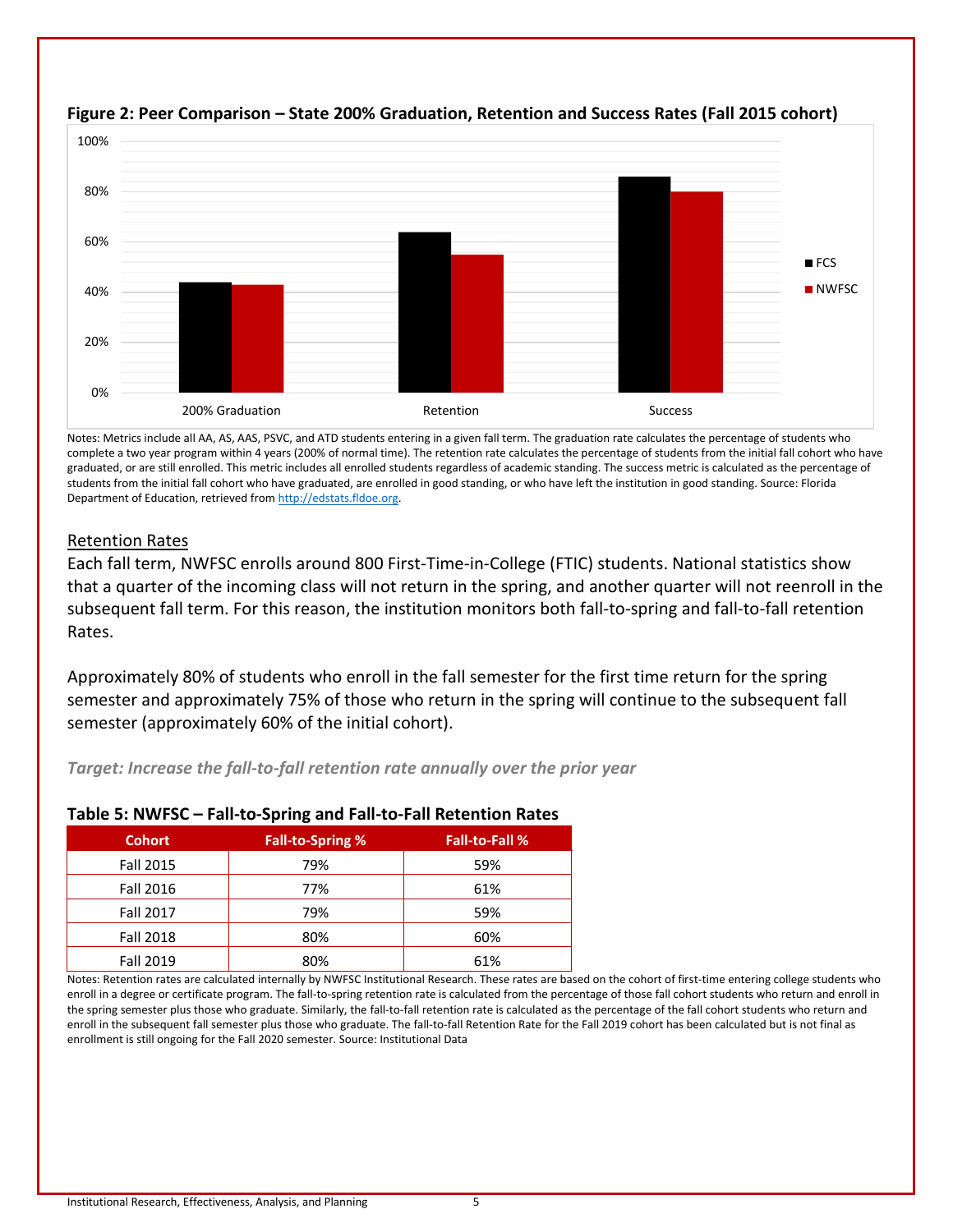# First Term GPA

As an early measure of student performance, NWFSC considers the first semester GPA. Students who perform well in their first semester are more likely to be retained and continue to completion.

#### *Target: 2.50 GPA with minimal performance gap between demographic groups*

| <b>Term</b>      | <b>Overall</b> | <b>Black, Non-</b><br><b>Hispanic</b> | <b>Hispanic</b> | <b>White</b> | <b>Women</b> | <b>Men</b> | <b>Pell Recipients</b> |
|------------------|----------------|---------------------------------------|-----------------|--------------|--------------|------------|------------------------|
| <b>Fall 2015</b> | 2.51           | 2.15                                  | 2.73            | 2.53         | 2.60         | 2.38       | 2.45                   |
| Fall 2016        | 2.51           | 2.21                                  | 2.57            | 2.53         | 2.63         | 2.39       | 2.41                   |
| <b>Fall 2017</b> | 2.36           | 1.86                                  | 2.10            | 2.43         | 2.51         | 2.16       | 2.40                   |
| <b>Fall 2018</b> | 2.54           | 2.56                                  | 2.56            | 2.53         | 2.62         | 2.45       | 2.60                   |
| Fall 2019        | 2.64           | 2.52                                  | 2.71            | 2.68         | 2.73         | 2.52       | 2.48                   |

# **Table 6: NWFSC – First Term GPA Overall and Disaggregated by Race/Ethnicity, Sex and Pell Recipient Status**

Notes: The first term GPAs are calculated and disaggregated internally by NWFSC Institutional Research. These GPAs reflect the average of students grades issued at the end of the fall semester for all students. Source: Institutional Data

# Transfer-Out Rates

The majority of the students at NWFSC are seeking to complete an Associate of Arts degree with the intention of transferring. Because of this, the College considers the percentage of students who transfer out of the institution.

*Target: Meet or exceed transfer-out rates of peers*

| Year                    | <b>NWFSC</b> | <b>Peer Institutions</b> |
|-------------------------|--------------|--------------------------|
| 2016 (Fall 2010 Cohort) | 5%           | 13%                      |
| 2017 (Fall 2011 Cohort) | 19%          | 12%                      |
| 2018 (Fall 2012 Cohort) | 15%          | 13%                      |
| 2019 (Fall 2013 Cohort) | 14%          | *                        |

#### **Table 7: Peer Comparison – Federal Transfer-Out Rates**

Notes: The transfer-out rate reported to the U.S. Department of Education through the IPEDS system utilizes the cohort of first-time entering students who enroll full-time and leave the institution prior to the completion a credit-based certificate or degree and enroll at another institution. The 2019 peer data is not yet available. Source[: Integrated Postsecondary Education Data System \(IPEDS\) Graduation Rate Component.](https://nces.ed.gov/ipeds)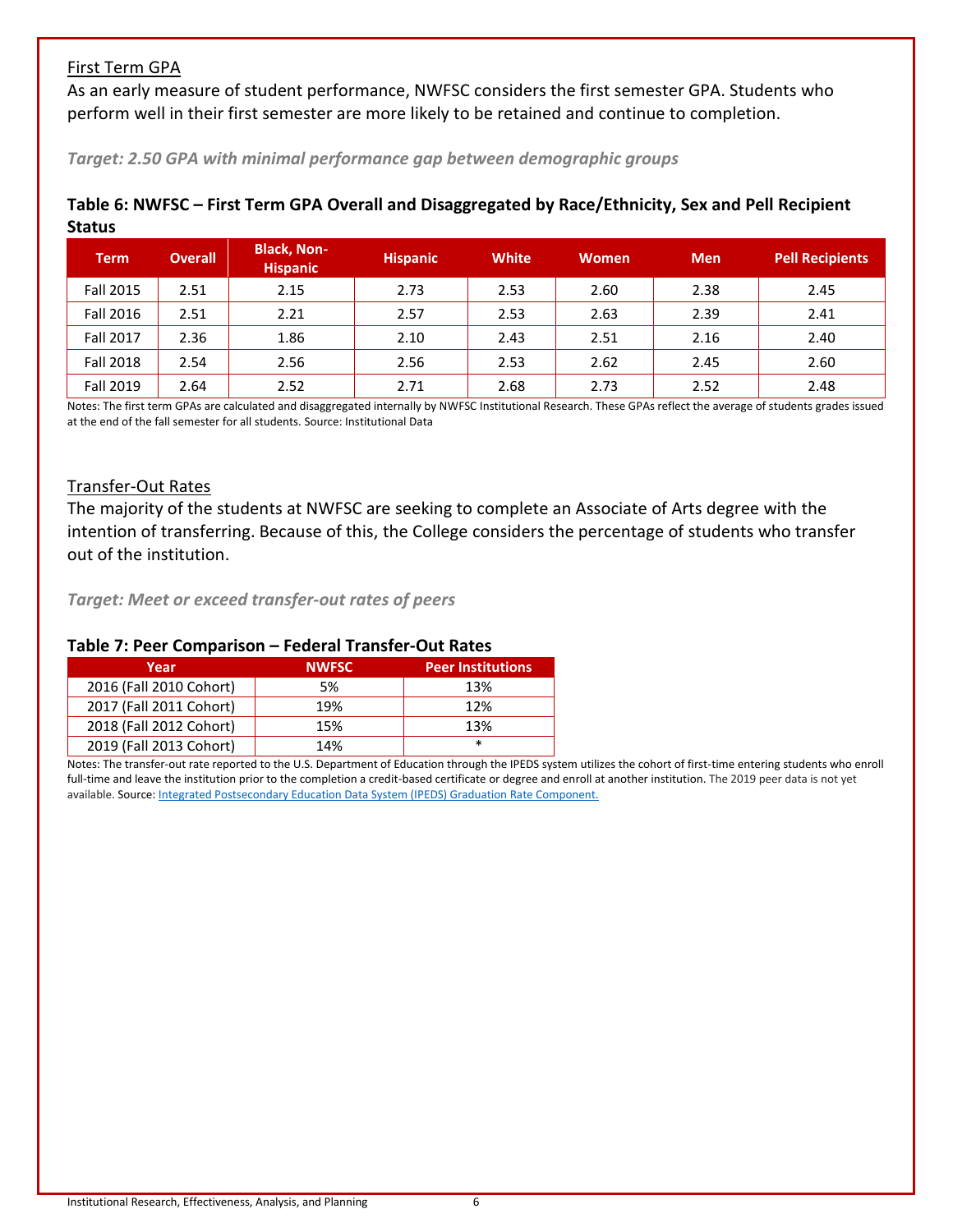# First-Term Transfer GPA

When looking at NWFSC students in comparison to other FCS students upon transfer to a member of the State University System (SUS), NWFSC students perform well, outperforming their peers from other FCS colleges by an average of one tenth of a point on their first term GPAs.

*Target: Meet or exceed first-term transfer GPAs of peers*

#### **Table 8: Peer Comparison – State First-Term Transfer GPA**

| Year | <b>NWFSC</b> | <b>FCS</b> |
|------|--------------|------------|
| 2016 | 2.99         | 2.92       |
| 2017 | 3.11         | 2.96       |
| 2018 | 3.04         | 2.97       |
| 2019 | 3.14         | 3.02       |

Notes: The first-term transfer GPAs are calculated by the Florida Department of Education for all students completing an Associate of Arts degree and transferring to a State University System institution. Source: Florida Department of Education, retrieved from http://edstats.fldoe.org.

#### Credential Completion

The College considers completion of a credential to be of utmost importance. NWFSC monitors its performance relative to its peers around the southeast region through the use of the IPEDS database.

*Target: Meet or exceed the number of credentials awarded by peers*

# **Table 9: Peer Comparison – Federal Credentials Completion**

|      |            | <b>Northwest Florida State College</b> |                   | <b>Peer Institutions</b> |
|------|------------|----------------------------------------|-------------------|--------------------------|
| Year | Bachelor's | Associate's                            | <b>Bachelor's</b> | Associate's              |
| 2016 | 176        | 990                                    | 101               | 894                      |
| 2017 | 167        | 901                                    | 119               | 996                      |
| 2018 | 146        | 1182                                   | 128               | 1132                     |
| 2019 | 140        | 967                                    | $\ast$            | $\ast$                   |

Notes: The number of completions is determined from a count of all students who complete a given credential during the academic year (July 1 – June 30). Peer institutions were selected by NWFSC based on institutional similarity. Credentials completions for peer institutions for the 2019 reporting year are not yet available. Source[: Integrated Postsecondary Education Data System \(IPEDS\) Completions Component.](https://nces.ed.gov/ipeds)

# Licensure Rates and Certifications

NWFSC currently has two health science related programs, one teacher training program and five emergency services programs which require the graduate to pass a licensure examination prior to employment. On additional health science program, Dental Assisting, allows the opportunity for graduates to complete a licensure exam. This licensure is not required for employment. Additionally, the College has seven programs for which certification exams are available.

*Target: Meet or exceed 90% licensure rate*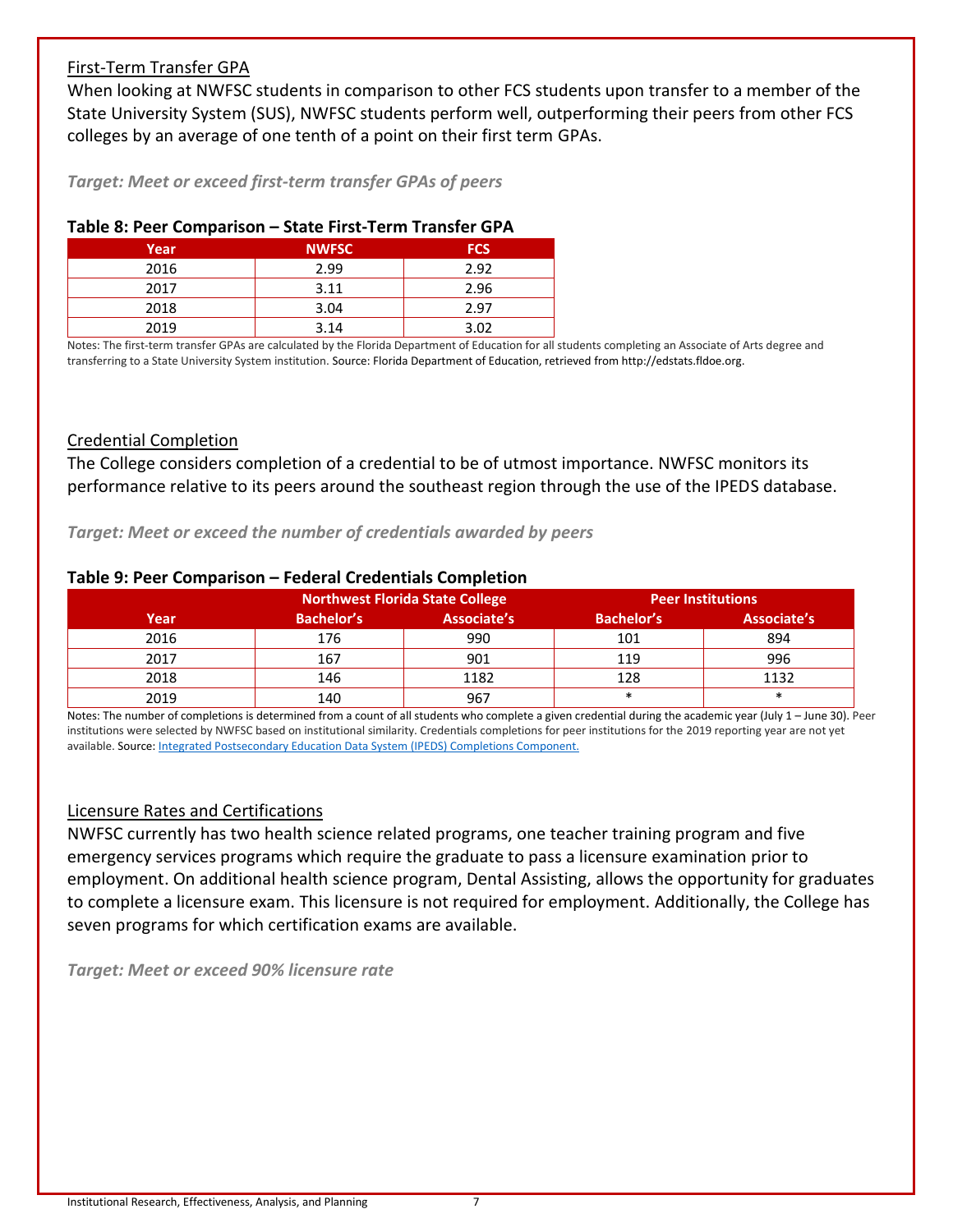# **Table 10: NWFSC – Programmatic Licensure Exam Passing Rate**

| rabie IU: NWFSC – Programmatic Licensure Exam Passing Rate |           |           |           |           |            |               |
|------------------------------------------------------------|-----------|-----------|-----------|-----------|------------|---------------|
| Program                                                    | 2015-2016 | 2016-2017 | 2017-2018 | 2018-2019 | 2019-2020  | <b>Target</b> |
| Nursing - RN: First time                                   | 94.3%     | 93.6%     | 98.6%     | 98.7%     | 91.4%      | 90%           |
| Nursing-RN: Overall                                        | 100.0%    | 97.9%     | 100.0%    | 98.7%     | 98.3%      | 90%           |
| Radiography: First Time                                    | 100.0%    | 100.0%    | 100.0%    | 91.6%     | 94.0%      | 90%           |
| Radiography: Overall                                       | 100.0%    | 100.0%    | 100.0%    | 91.6%     | $\ast$     | 90%           |
| Dental Assisting                                           | 100.0%    | 84.6%     | 90.0%     | 61.5%     | (Dec 2020) | 90%           |
| <b>Teacher Education</b>                                   | 92.2%     | 98.6%     | 98.2%     | 100.0%    | 100.0%     | 90%           |
| Paramedic                                                  | 46.7%     | 52.6%     | 65.6%     | 38.5%     | 66.6%      | 90%           |
| EMT                                                        | 63.2%     | 62.8%     | 51.9%     | 48.0%     | 62.0%      | 90%           |
| Law Enforcement                                            | 86.5%     | 82.8%     | 91.7%     | 87.7%     | 95.2%      | 90%           |
| Corrections                                                | 83.9%     | 91.3%     | 74.7%     | 82.0%     | 95.0%      | 90%           |
| Fire                                                       | 76.5%     | 100.0%    | 93.3%     | 87.2%     | 97.0%      | 90%           |

Notes: Those programs that prepare students to take a licensure or certification exam collect and report the percentage of students who are successful on their respective exams. The passing rate is determined based on the percentage of students taking the exam who pass. For the 2019-2020 cohort, the testing cycle is not yet complete. Dental Assisting students will take their exam in December 2020. One Radiography student is in the process of re-testing. Additional students from the Corrections Officer program have yet to be scheduled to take their exam. Source: Institutional Data

#### Job Placement

In partnership with the FCS, NWFSC is able to track and monitor its job placement rates of recent graduates. The College continues to work to ensure that it offers relevant academic programming that enables NWFSC graduates to enter the workforce and be successful.

Calculated placement rates include the Employed Percentage which reflects the percentage of all graduates who are found to have been employed within the state of Florida, the Relevancy Percentage which reflects the percentage of employed graduates who are working in a field closely related to their academic credential and the Current Placement Rate which includes, as successful, those graduates who are continuing their education regardless of their employment status.

# *Target: 90% job placement rate*

*Target: Meet or exceed the average job placement rate of peers*

# **Table12: NWFSC – State Job Current Placement Rates for Associate of Science Graduates**

| Year      | <b>Current Placement Rate</b> | <b>Target Placement Rate</b> |
|-----------|-------------------------------|------------------------------|
| 2015-2016 | 84%                           | 90%                          |
| 2016-2017 | 87%                           | 90%                          |
| 2017-2018 | 92%                           | 90%                          |

Notes: The current placement rate is calculated based on the percentage of graduates who are employed or are continuing their education. (2017-2018). Source: Florida Department of Education, retrieved fro[m http://edstats.fldoe.org.](http://edstats.fldoe.org/)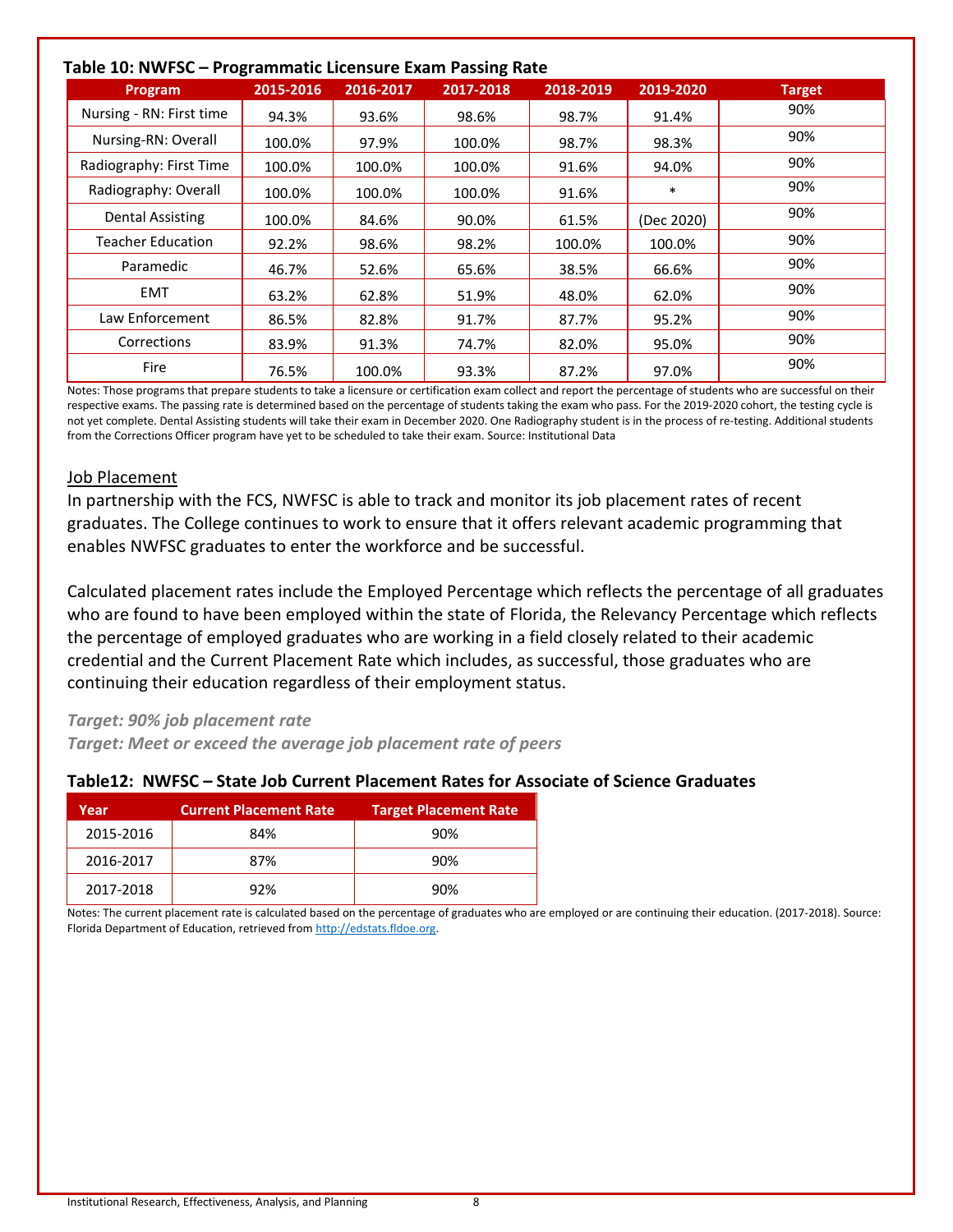

Notes: The employed percentage is calculated from the percentage of graduates who are found to have been employed in the state of Florida for at least one quarter of the year (2017-2018). The relevancy percentage is the percent of employed graduates who are deemed to be working in a field closely related to their academic credential. The current placement rate is calculated based on the percentage of graduates who are employed or are continuing their education. Source: Florida Department of Education, retrieved fro[m http://edstats.fldoe.org.](http://edstats.fldoe.org/)

#### Entry Level Wages

The state of Florida determines, as part of the job placement study, the average annual salary for graduates employed within the state. Quarterly wage earnings for each graduate are recorded. In cases where a graduate has worked for more than one full quarter, the highest quarterly wage is used to calculate an annualized salary.

*Target: Meet or exceed the average earnings of peers*



# **Figure 4: Peer Comparison – State Average Annual Earnings by Graduates**

Notes: The Average Earnings by Graduates is determined from wage reports for employed graduates working in the state of Florida and is an annualized quarterly salary. If a graduate has more than one full quarter of wages, the best quarter is used to determine that graduate's annual earnings. Source: Florida Department of Education, retrieved fro[m http://edstats.fldoe.org.](http://edstats.fldoe.org/)